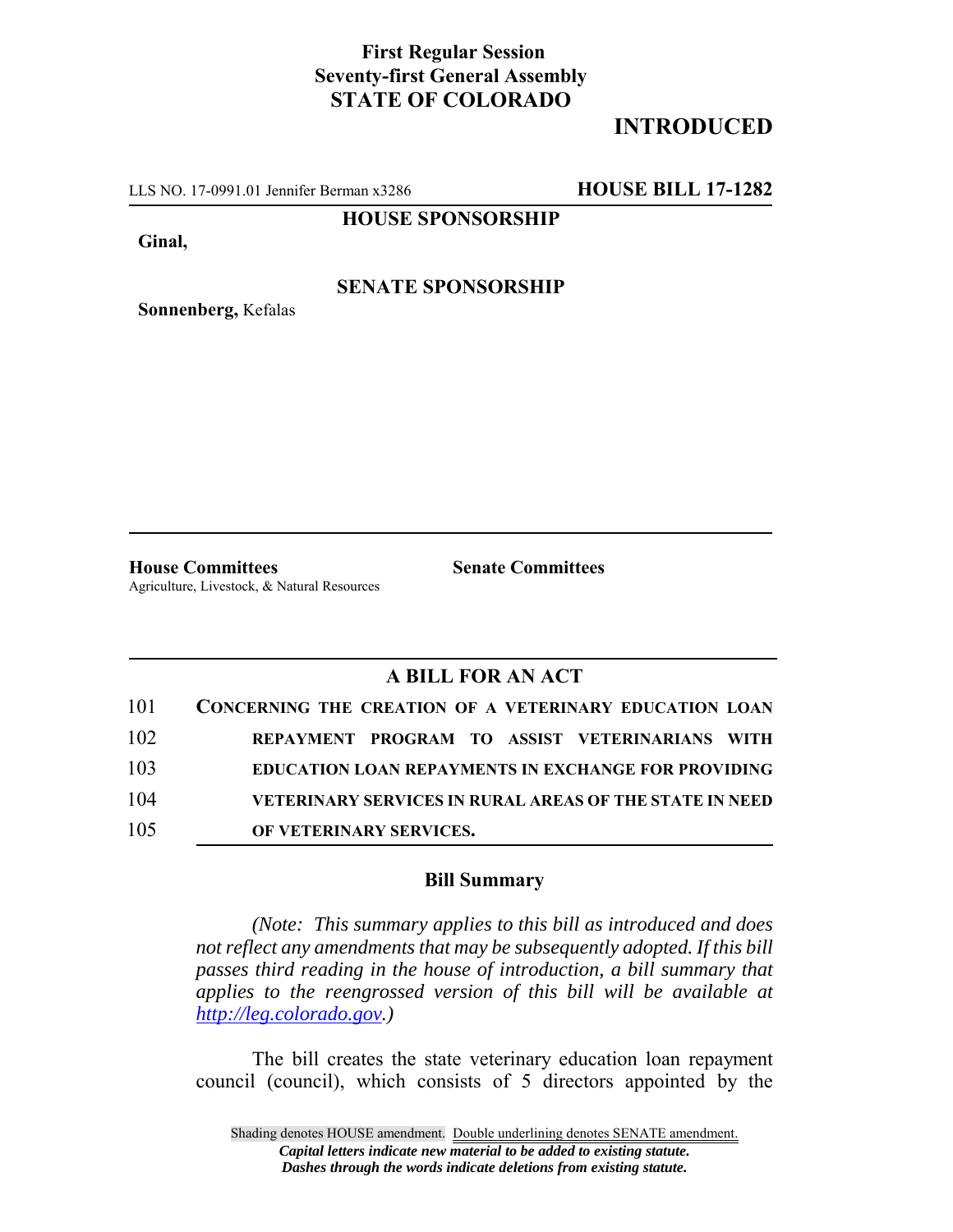governor. The council administers the veterinary education loan repayment program (program) by use of funds from the veterinary education loan repayment fund (fund), which program and fund are also created in the bill. Through the program, the council provides veterinary education loan repayments from the fund to eligible veterinarians who:

- ! Have graduated from an accredited doctor of veterinary medicine school;
- ! Currently live in Colorado or, at some point, have lived in Colorado for at least 3 years; and
- ! Agree to practice veterinary medicine for up to 4 years in a rural area of the state that is experiencing a shortage of veterinarians that the council designates for participation in the program.

To implement the program, the council enters into a contract with an eligible veterinarian and the rural area of the state in which the veterinarian will practice veterinary medicine.

| $\mathbf{1}$   | Be it enacted by the General Assembly of the State of Colorado:         |
|----------------|-------------------------------------------------------------------------|
| $\overline{2}$ | <b>SECTION 1.</b> In Colorado Revised Statutes, add article 82 to title |
| 3              | 35 as follows:                                                          |
| $\overline{4}$ | <b>ARTICLE 82</b>                                                       |
| 5              | <b>Veterinary Education Loan Repayment Program</b>                      |
| 6              | 35-82-101. Legislative declaration. (1) THE GENERAL ASSEMBLY            |
| 7              | FINDS AND DETERMINES THAT:                                              |
| 8              | (a) MORE THAN ONE-THIRD OF RURAL COMMUNITIES IN COLORADO                |
| 9              | HAVE AT MOST ONE LIVESTOCK-ORIENTED VETERINARIAN, THUS LEAVING          |
| 10             | THE OWNERS OF HUNDREDS OF THOUSANDS OF LIVESTOCK WITH LITTLE OR         |
| 11             | NO ACCESS TO VETERINARY MEDICINE;                                       |
| 12             | (b) FOOD SECURITY AND SAFETY ARE DIRECTLY LINKED TO ANIMAL              |
| 13             | HEALTH;                                                                 |
| 14             | COLORADO PLAYS A KEY ROLE IN MEETING OUR GROWING<br>(c)                 |
| 15             | POPULATION'S INCREASING DEMAND FOR PROTEIN;                             |
| 16             | (d) ACCORDING TO NATIONWIDE MARKET STATISTICS DEVELOPED                 |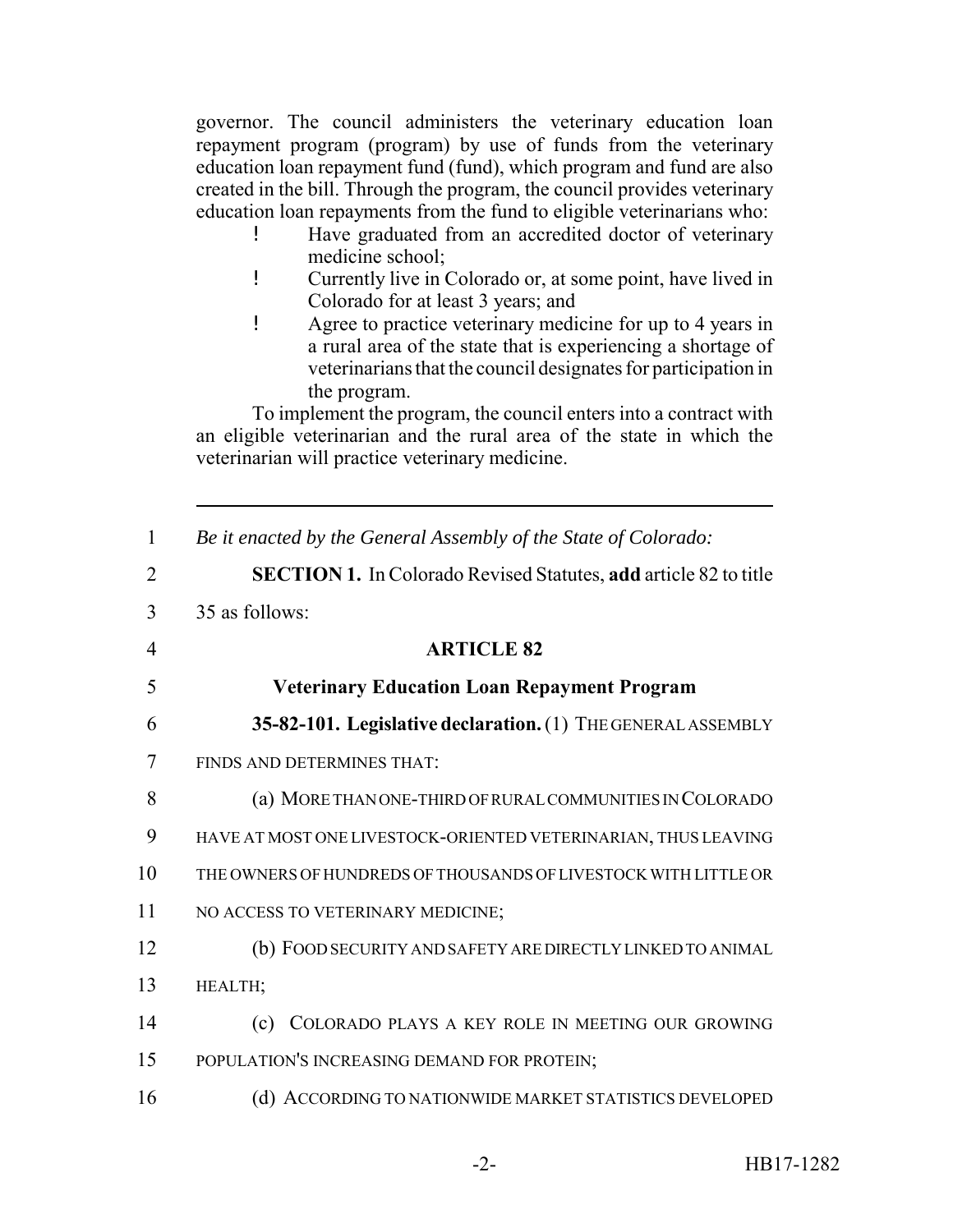FOR THE AMERICAN VETERINARY MEDICAL ASSOCIATION, LESS THAN FIVE PERCENT OF VETERINARIANS IN THE UNITED STATES PRACTICE PREDOMINANTLY ON LIVESTOCK;

 (e) RURAL VETERINARIANS PLAY A CRITICAL ROLE IN PROTECTING THE HEALTH OF ANIMALS AND HUMANS;

 (f) MANY GRADUATES OF COLORADO STATE UNIVERSITY'S COLLEGE OF VETERINARY MEDICINE AND BIOMEDICAL SCIENCES WERE RAISED IN RURAL AREAS AND ARE INTERESTED IN LIVESTOCK-ORIENTED PRACTICE; HOWEVER, THESE GRADUATES OFTEN FEEL LIMITED TO PRACTICE IN AREAS OF THE STATE WITH HIGHER STARTING SALARIES DUE 11 TO THEIR LOAN REPAYMENT OBLIGATIONS; AND

 (g) LOAN FORGIVENESS AND REPAYMENT PROGRAMS IN OTHER STATES HAVE IMPROVED VETERINARIANS' ABILITY TO PURSUE VETERINARY PRACTICES IN RURAL AREAS.

 (2) THEREFORE, THE GENERAL ASSEMBLY DETERMINES AND DECLARES THAT A VETERINARY EDUCATION LOAN REPAYMENT PROGRAM WOULD BENEFIT COLORADO BY PROVIDING FINANCIAL INCENTIVES FOR VETERINARIANS TO PRACTICE IN RURAL AREAS IN WHICH VETERINARY NEEDS ARE NOT CURRENTLY BEING MET.

 **35-82-102. Definitions - rules.** AS USED IN THIS ARTICLE 82, 21 UNLESS THE CONTEXT OTHERWISE REQUIRES:

22 (1) "COUNCIL" MEANS THE STATE VETERINARY EDUCATION LOAN REPAYMENT COUNCIL CREATED IN SECTION 35-82-103.

 (2) "LICENSED VETERINARIAN" HAS THE SAME MEANING AS SET FORTH IN SECTION 12-64-103 (9).

 (3) "PROGRAM" MEANS THE STATE VETERINARY EDUCATION LOAN REPAYMENT PROGRAM CREATED IN SECTION 35-82-104.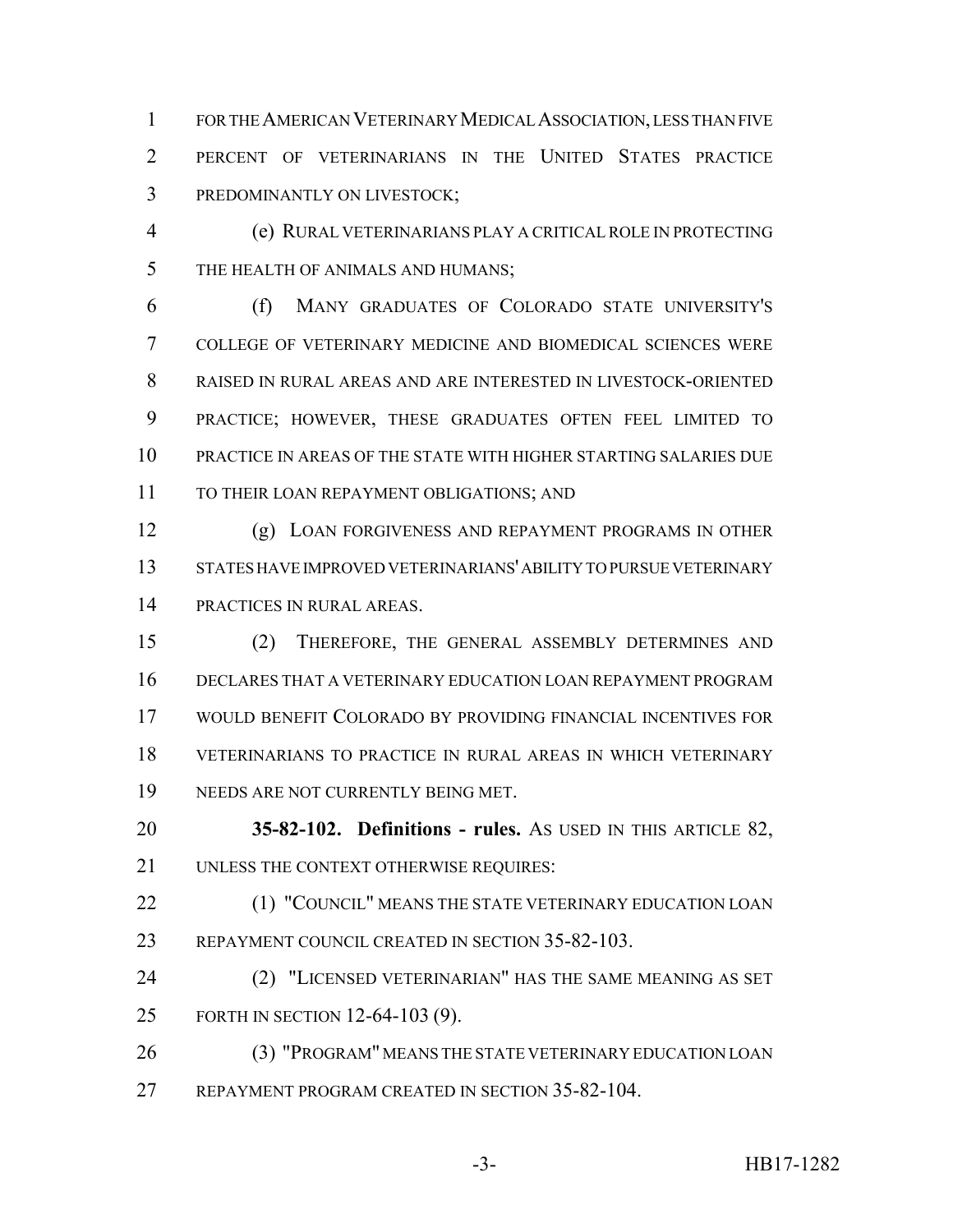(4) (a) "RURAL" MEANS:

**(I)** A COUNTY WITH A POPULATION OF FEWER THAN FIFTY THOUSAND; OR

 (II) A MUNICIPALITY WITH A POPULATION OF FEWER THAN TWENTY THOUSAND IF THE MUNICIPALITY IS NOT CONTIGUOUS TO A MUNICIPALITY WITH A POPULATION OF TWENTY THOUSAND OR MORE.

 (b) THE COMMISSIONER OF AGRICULTURE MAY MODIFY, BY RULE, THE DEFINITION OF "RURAL" AS NECESSARY TO IMPLEMENT THIS ARTICLE 82.

 (5) "VETERINARIAN" HAS THE SAME MEANING AS SET FORTH IN SECTION 12-64-103 (15).

 (6) "VETERINARY SHORTAGE AREA" MEANS A RURAL AREA THAT THE COUNCIL DETERMINES HAS A SHORTAGE OF VETERINARIANS PRACTICING IN THE AREA.

 **35-82-103. State veterinary education loan repayment council - creation - membership.** (1) THERE IS CREATED IN THE DEPARTMENT OF AGRICULTURE THE VETERINARY EDUCATION LOAN REPAYMENT COUNCIL, WHICH SHALL EXERCISE ITS POWERS AND PERFORM ITS DUTIES AND FUNCTIONS UNDER THE DEPARTMENT AS IF TRANSFERRED TO THE DEPARTMENT BY A **TYPE 2** TRANSFER, AS DEFINED IN THE "ADMINISTRATIVE ORGANIZATION ACT OF 1968", ARTICLE 1 OF TITLE 24. THE DEPARTMENT SHALL PROVIDE STAFF ASSISTANCE TO THE COUNCIL AS NEEDED.

24 (2) (a) THE COUNCIL CONSISTS OF FIVE DIRECTORS APPOINTED BY 25 THE GOVERNOR. A DIRECTOR OF THE COUNCIL:

26 (I) MUST NOT BE AN ELECTED OFFICIAL;

**(II) MAY SERVE UP TO THREE CONSECUTIVE TERMS; AND**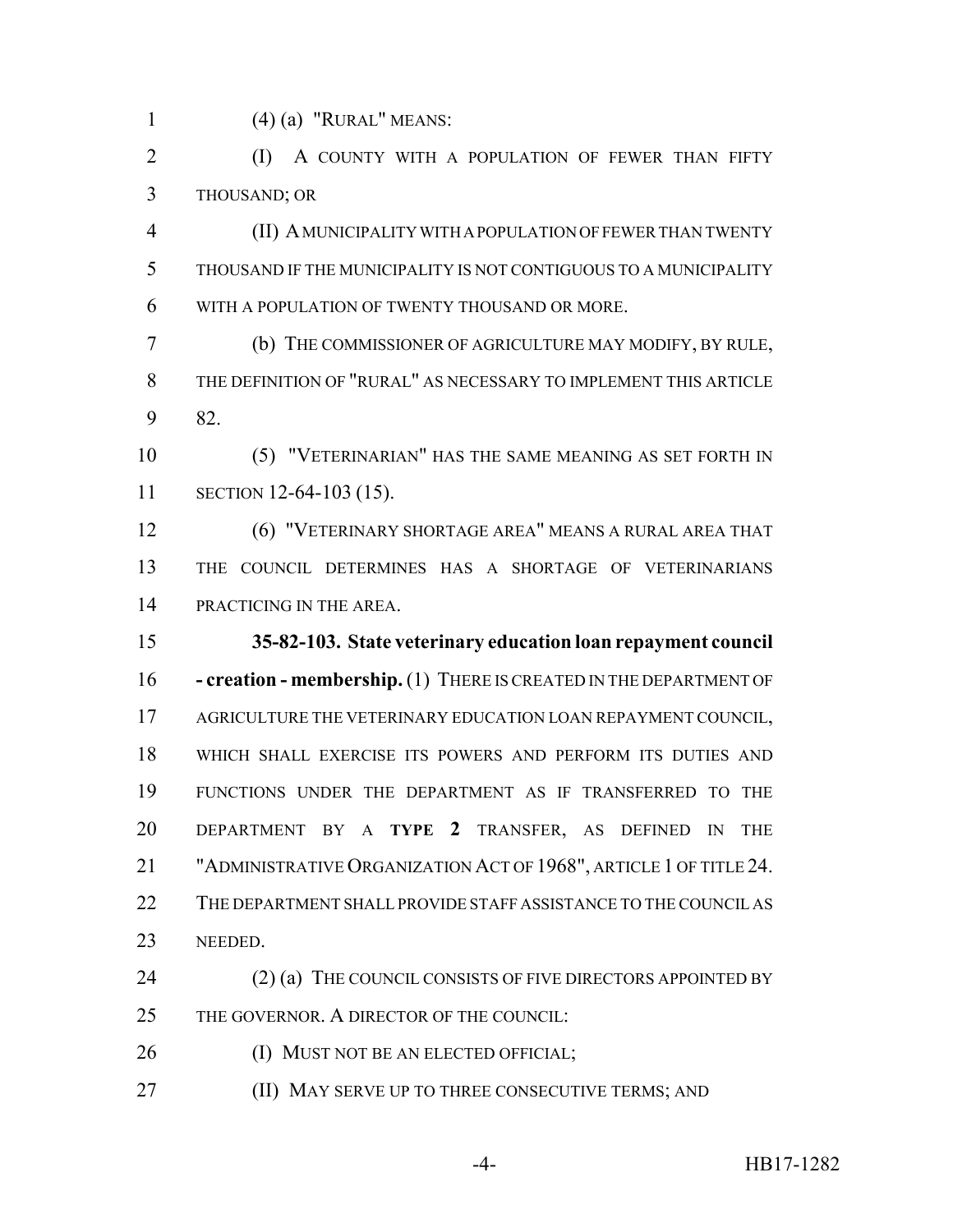(III) SHALL NOT RECEIVE COMPENSATION FOR HIS OR HER MEMBERSHIP ON THE COUNCIL, BUT MAY BE REIMBURSED FOR ANY NECESSARY AND REASONABLE EXPENSES INCURRED WHILE PERFORMING HIS OR HER DUTIES AS A DIRECTOR OF THE COUNCIL.

 (b) (I) ON OR BEFORE OCTOBER 1, 2017, THE GOVERNOR SHALL APPOINT THE INITIAL FIVE DIRECTORS OF THE COUNCIL. THE COUNCIL MUST INCLUDE THE FOLLOWING REPRESENTATIVES:

 (A) AT LEAST ONE DIRECTOR MUST BE A MEMBER OF THE FACULTY OR STAFF OF COLORADO STATE UNIVERSITY'S COLLEGE OF VETERINARY MEDICINE AND BIOMEDICAL SCIENCES;

 (B) AT LEAST ONE DIRECTOR MUST HAVE EXPERTISE WITH 12 VETERINARY EDUCATION LOAN PROGRAMS;

 (C) AT LEAST ONE DIRECTOR MUST BE ASSOCIATED WITH, AND 14 ABLE TO REPRESENT THE INTERESTS OF, THE COLORADO LIVESTOCK INDUSTRIES; AND

 (D) AT LEAST ONE DIRECTOR MUST BE ASSOCIATED WITH, AND 17 ABLE TO REPRESENT THE INTERESTS OF, THE COLORADO VETERINARY MEDICAL ASSOCIATION.

 (II) OF THE INITIAL FIVE DIRECTORS, THREE SERVE FOR FOUR-YEAR TERMS AND TWO SERVE FOR TWO-YEAR TERMS. ALL SUBSEQUENT TERMS ARE FOUR-YEAR TERMS.

 (III) UNLESS EXTENUATING CIRCUMSTANCES SUCH AS ILLNESS OR DEATH REQUIRE OTHERWISE, EACH DIRECTOR SHALL HOLD OFFICE UNTIL **HIS OR HER SUCCESSOR IS APPOINTED.** 

 (3) THE GOVERNOR, AT HIS OR HER PLEASURE, MAY REMOVE A DIRECTOR OF THE COUNCIL AT ANY TIME. IF A DIRECTOR VACATES HIS OR HER SEAT ON THE COUNCIL DURING THE TERM FOR WHICH THE DIRECTOR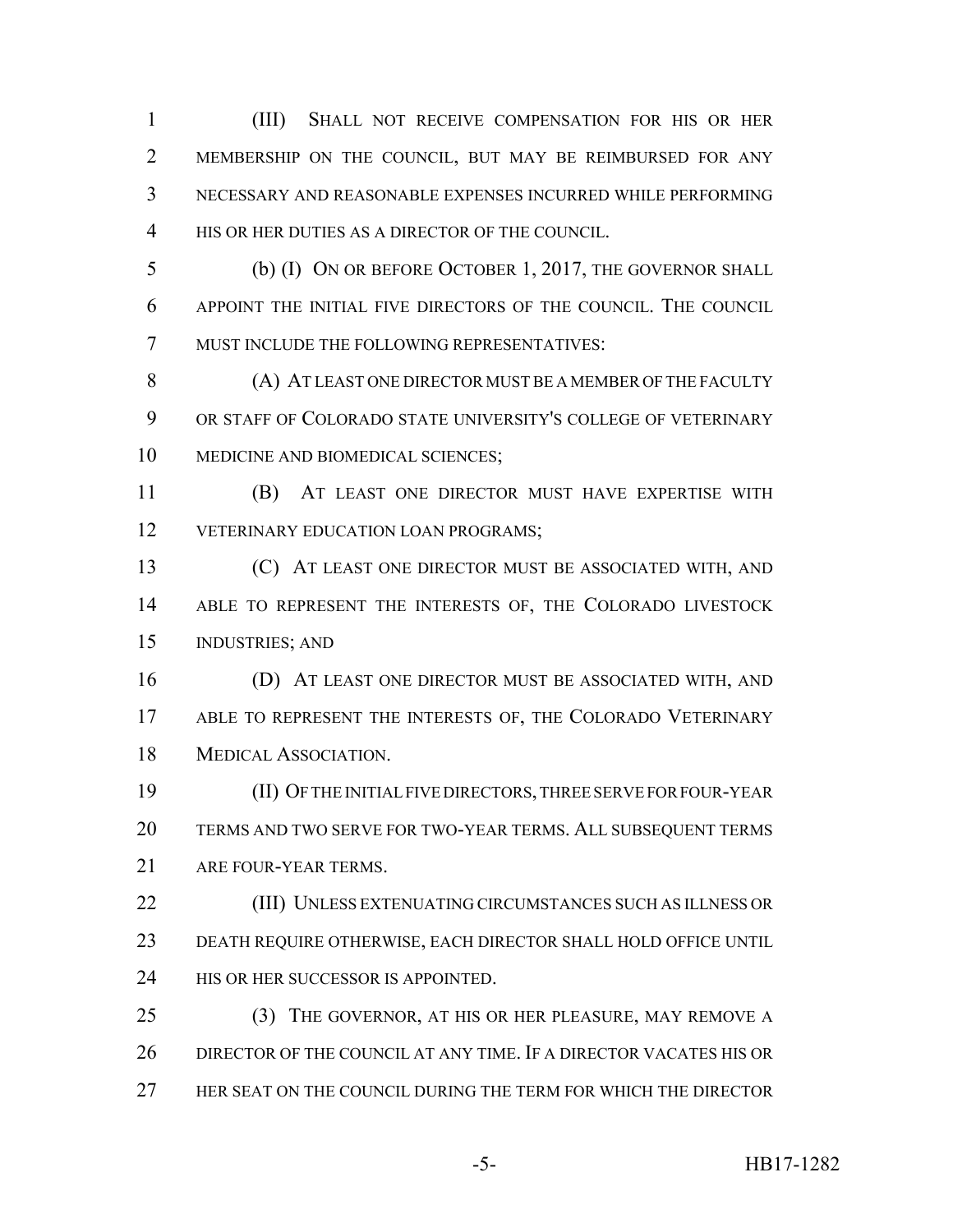WAS APPOINTED, THE GOVERNOR SHALL FILL THE RESULTANT VACANCY BY APPOINTING A DIRECTOR FOR THE REMAINDER OF THAT TERM. THE SUCCESSOR DIRECTOR MUST MEET THE SAME QUALIFICATIONS UNDER THIS SECTION AS HIS OR HER PREDECESSOR.

 (4) (a) AT THE FIRST MEETING OF THE COUNCIL, AND AS NECESSARY THEREAFTER, THE DIRECTORS SHALL APPOINT FROM THEIR MEMBERSHIP A CHAIR AND VICE-CHAIR OF THE COUNCIL, WHO HAVE JOINT AUTHORITY OVER THE COUNCIL'S FINANCIAL MATTERS, INCLUDING LOAN REPAYMENT AUTHORIZATIONS BASED ON THE COUNCIL'S APPROVAL OF LOAN REPAYMENT APPLICATIONS.

 (b) PURSUANT TO SECTION 24-6-402, THE COUNCIL SHALL CONDUCT ALL BUSINESS AT REGULAR OR SPECIAL MEETINGS THAT ARE OPEN TO THE PUBLIC. THE COUNCIL SHALL MEET AS OFTEN AS NECESSARY TO PERFORM ITS DUTIES UNDER THIS ARTICLE 82.

 (c) COUNCIL ACTION REQUIRES THE AFFIRMATIVE VOTE OF A MAJORITY OF THE TOTAL MEMBERSHIP OF THE COUNCIL.

 **35-82-104. State veterinary education loan repayment program - creation - purpose.** THE COUNCIL SHALL ADMINISTER THE VETERINARY EDUCATION LOAN REPAYMENT PROGRAM TO PROVIDE FINANCIAL INCENTIVES TO LICENSED VETERINARIANS TO PRACTICE VETERINARY MEDICINE IN VETERINARY SHORTAGE AREAS OF THE STATE THROUGH ASSISTANCE WITH THE REPAYMENT OF VETERINARY EDUCATION LOANS.

 **35-82-105. Council powers and duties.** (1) TO IMPLEMENT THIS ARTICLE 82, THE COUNCIL SHALL:

 (a) PURSUANT TO THE CRITERIA SET FORTH IN SECTION 35-82-106, DETERMINE THE ELIGIBILITY AND QUALIFICATIONS OF AN APPLICANT FOR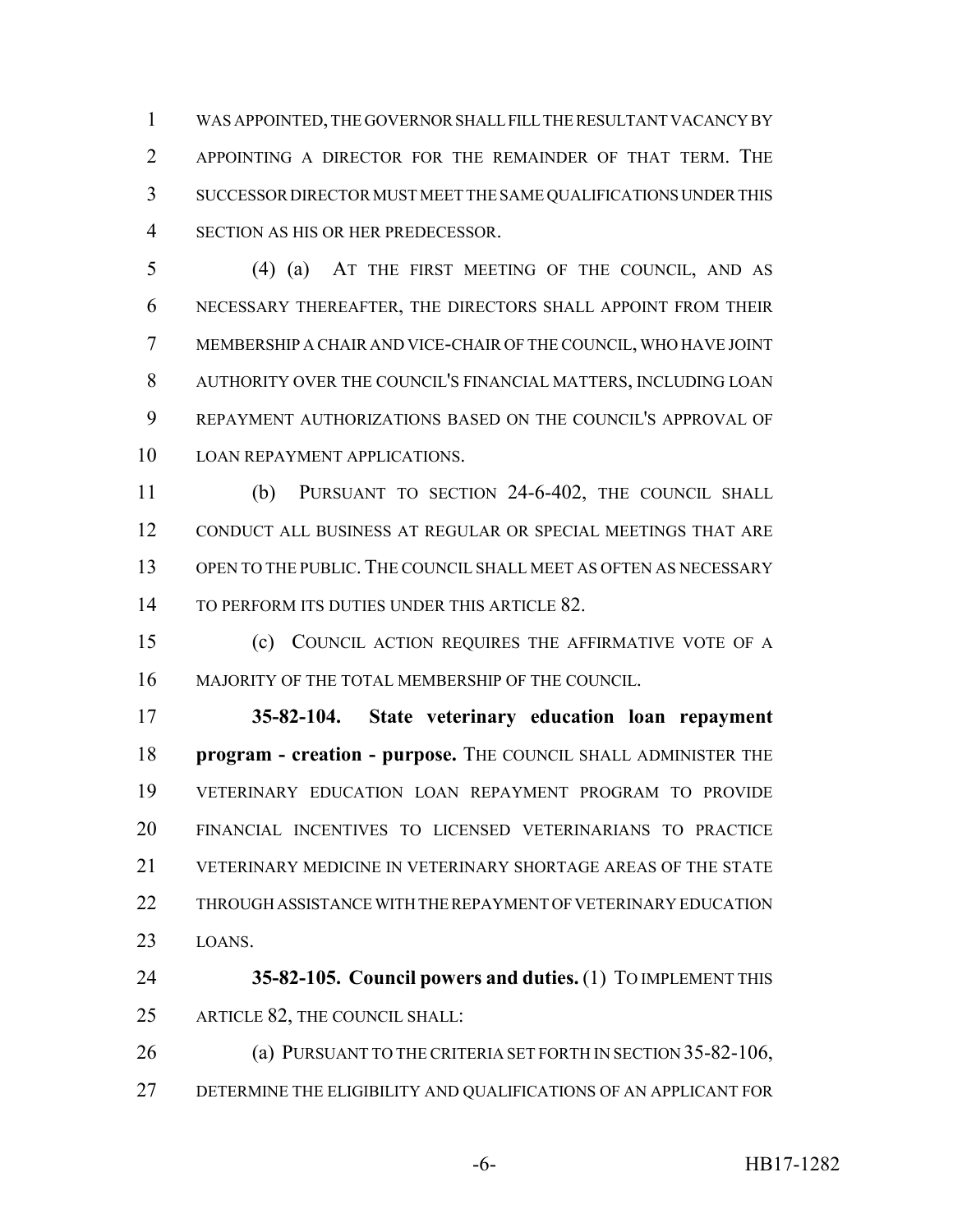LOAN REPAYMENT UNDER THE PROGRAM;

 (b) WITH RESPECT TO THE VETERINARY SHORTAGE AREAS THAT ARE IN NEED OF VETERINARY MEDICAL SERVICES:

 (I) IDENTIFY AND DESIGNATE THE VETERINARY SHORTAGE AREAS THAT WILL PARTICIPATE IN THE PROGRAM PURSUANT TO THE CRITERIA ESTABLISHED BY THE COUNCIL AS SET FORTH IN SECTION 35-82-107;

 (II) ESTABLISH A PRIORITY RANKING FOR THE DESIGNATED VETERINARY SHORTAGE AREAS PARTICIPATING IN THE PROGRAM BASED ON LEVEL OF NEED; AND

 (III) ANNUALLY UPDATE THE LIST OF DESIGNATED VETERINARY SHORTAGE AREAS AND THE PRIORITY RANKINGS;

**(c) IN ACCORDANCE WITH THE MAXIMUM AMOUNTS SET FORTH IN** 13 SECTION 35-82-109, DETERMINE THE AMOUNT OF LOAN REPAYMENT MONEY TO WHICH AN APPLICANT SELECTED UNDER THE PROGRAM IS ELIGIBLE, BASED ON THE UNPAID AMOUNT OF ANY OUTSTANDING EDUCATION LOAN THAT MEETS THE CRITERIA SET FORTH IN SECTION  $35-82-106$  (2)(b); AND

 (d) UPON SELECTING AN APPLICANT, ENTER INTO A RENEWABLE CONTRACT WITH THE SELECTED APPLICANT AND THE DESIGNATED VETERINARY SHORTAGE AREA TO WHICH THE SELECTED APPLICANT HAS BEEN MATCHED TO PROVIDE LOAN REPAYMENT MONEY ON THE SELECTED APPLICANT'S BEHALF IN EXCHANGE FOR THE SELECTED APPLICANT'S AGREEMENT TO ACTIVELY PRACTICE VETERINARY MEDICINE IN THE VETERINARY SHORTAGE AREA.

25 (2) IN FURTHERANCE OF ITS DUTIES UNDER THIS ARTICLE 82, THE COUNCIL MAY:

(a) RECEIVE AND USE MONEY APPROPRIATED FOR OR DONATED TO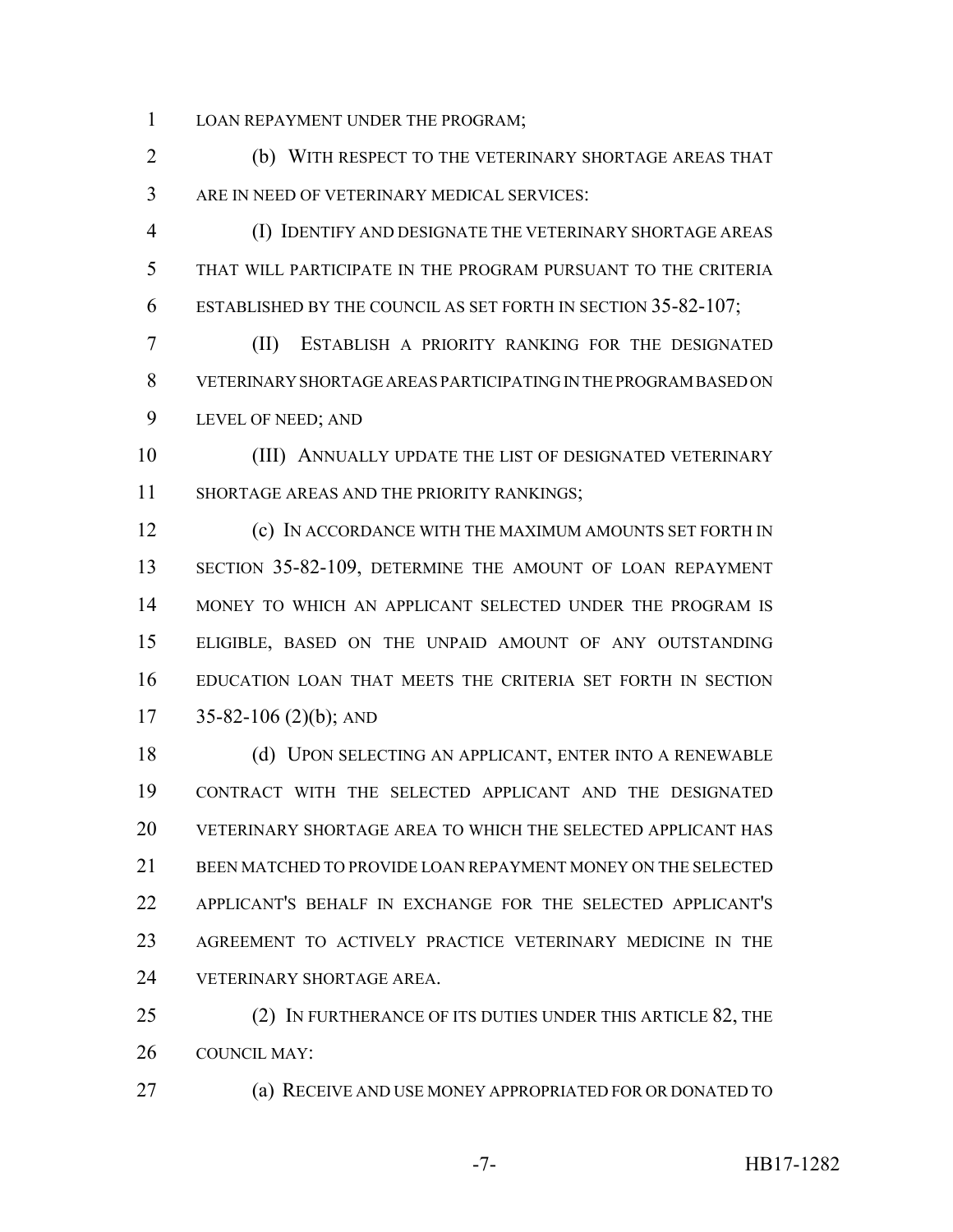THE PROGRAM TO BE USED IN FURTHERANCE OF THE PROGRAM;

 (b) WITH RESPECT TO ANY CONTRACT THAT THE COUNCIL HAS ENTERED INTO WITH A SELECTED APPLICANT AND A DESIGNATED VETERINARY SHORTAGE AREA UNDER THE PROGRAM:

(I) ENFORCE THE CONTRACT; OR

 (II) CANCEL THE CONTRACT FOR GOOD CAUSE BASED ON A DETERMINATION THAT THE APPLICANT IS NOT COMPLYING WITH THE 8 TERMS OF THE CONTRACT;

 (c) MONITOR FEDERAL PROGRAMS THAT SUPPORT THE REPAYMENT OF EDUCATION LOANS INCURRED BY VETERINARIANS; AND

11 (d) ACCEPT PROPERTY FROM ANOTHER ENTITY TO BE USED IN 12 FURTHERANCE OF THE PROGRAM.

 **35-82-106. Program applicant eligibility - criteria.** (1) EACH YEAR, THE COUNCIL SHALL SELECT UP TO FOUR QUALIFIED VETERINARIAN APPLICANTS TO PARTICIPATE IN THE PROGRAM. THE NUMBER OF APPLICANTS THAT THE COUNCIL MAY CHOOSE IN A GIVEN YEAR IS DEPENDENT ON THE AMOUNT OF MONEY AVAILABLE IN THAT YEAR FOR 18 THE COUNCIL TO AWARD UNDER THE PROGRAM.

 (2) TO BE ELIGIBLE FOR REPAYMENT UNDER THE PROGRAM, AN APPLICANT MUST:

(a) BE A LICENSED VETERINARIAN WHO:

**(I)** AGREES, IN THE FORM AND MANNER DETERMINED BY THE COUNCIL, TO PRACTICE VETERINARY MEDICINE IN A VETERINARY SHORTAGE AREA, AS DESIGNATED BY THE COUNCIL PURSUANT TO SECTION 35-82-107; AND

**(II) GRADUATED FROM AN ACCREDITED DOCTOR OF VETERINARY** 27 MEDICINE SCHOOL IN 2017 OR LATER;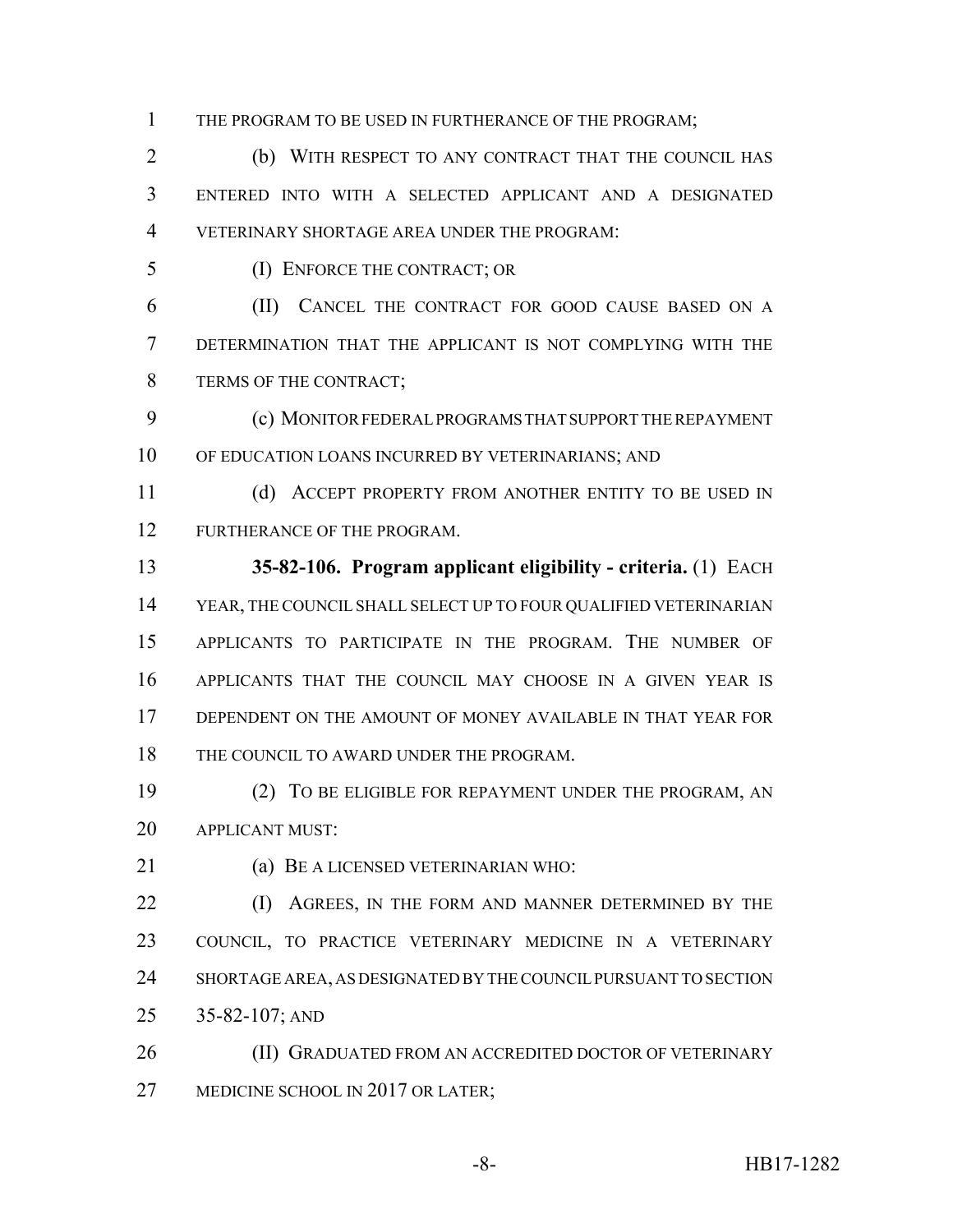(b) CURRENTLY LIVES IN COLORADO OR, AT SOME POINT, HAS LIVED IN COLORADO FOR AT LEAST THREE YEARS; AND (c) HAS AN OUTSTANDING EDUCATION LOAN: (I) THAT WAS INCURRED IN RELATION TO THE APPLICANT'S ATTENDANCE AT AN ACCREDITED DOCTOR OF VETERINARY MEDICINE SCHOOL LOCATED IN THE UNITED STATES; (II) FOR WHICH THE APPLICANT IS NOT IN DEFAULT; AND (III) THAT HAS NOT BEEN CONSOLIDATED WITH ANY LOANS INCURRED BY A SPOUSE. (3) AN APPLICANT SELECTED FOR LOAN REPAYMENT UNDER THE PROGRAM: (a) IS ELIGIBLE FOR AN AMOUNT: (I) UP TO SEVENTY THOUSAND DOLLARS PURSUANT TO THE MAXIMUM YEARLY REPAYMENT AMOUNTS SET FORTH IN SECTION 35-82-109; AND (II) THAT CORRELATES TO THE APPLICANT'S OUTSTANDING VETERINARY EDUCATION LOANS; (b) SHALL CONTRACT WITH THE COUNCIL TO PROVIDE VETERINARY MEDICAL SERVICES IN ONE OR MORE DESIGNATED VETERINARY SHORTAGE AREAS FOR A PERIOD UP TO FOUR YEARS. (4) IN ESTABLISHING THE APPLICANT ELIGIBILITY CRITERIA FOR LOAN REPAYMENT UNDER THE PROGRAM, THE COUNCIL SHALL CONSIDER THE FOLLOWING FACTORS WITH RESPECT TO THE APPLICANT'S COMPATIBILITY WITH A DESIGNATED VETERINARY SHORTAGE AREA: (a) AN APPLICANT'S TRAINING WITH RESPECT TO, ABILITY TO PROVIDE, AND WILLINGNESS TO ENGAGE IN, FOOD ANIMAL VETERINARY MEDICINE AND THE EXTENT TO WHICH THE DESIGNATED VETERINARY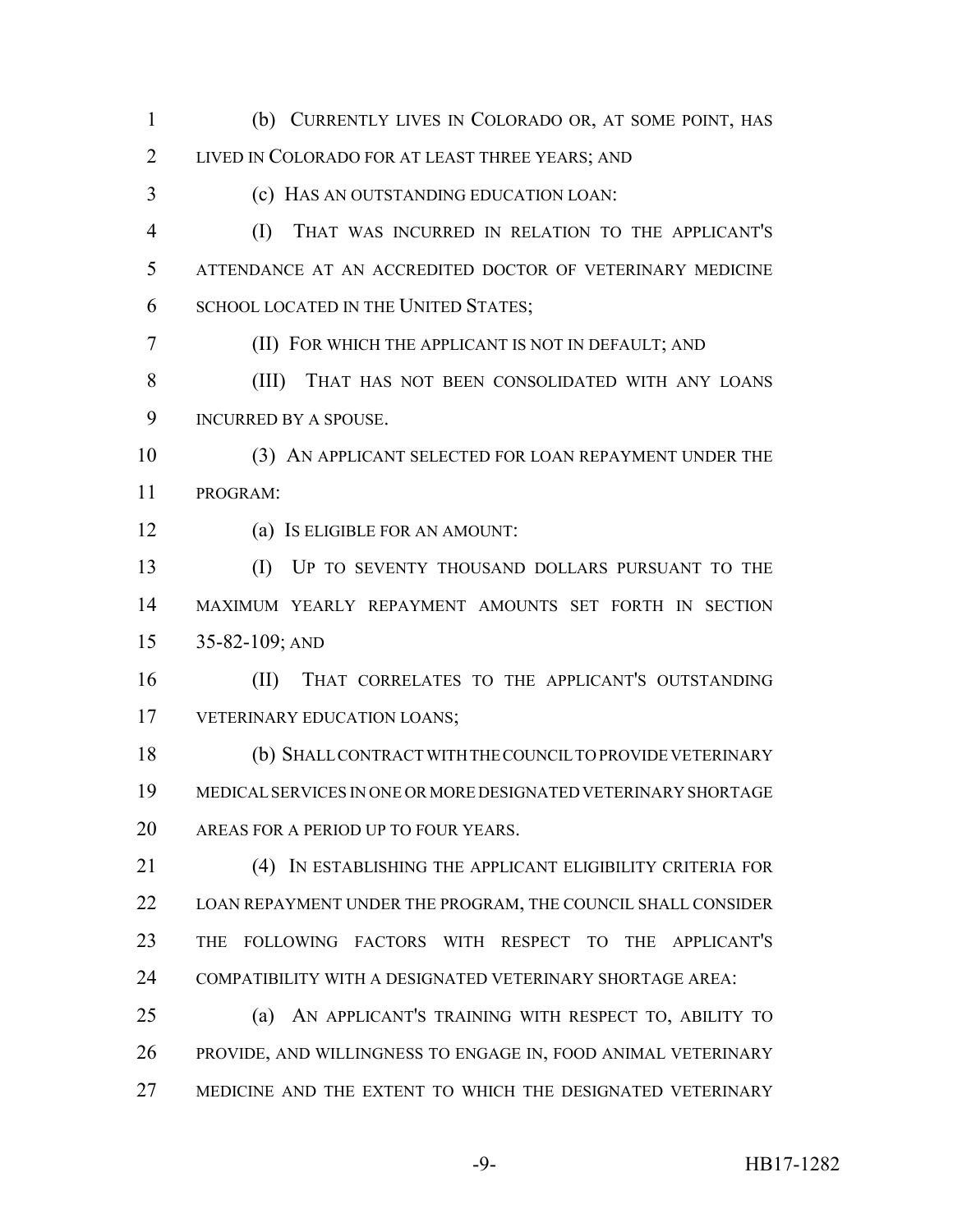SHORTAGE AREA NEEDS FOOD ANIMAL VETERINARY MEDICAL SERVICES; (b) AN APPLICANT'S COMMITMENT TO PRACTICE VETERINARY MEDICINE IN THE DESIGNATED VETERINARY SHORTAGE AREA; (c) AN APPLICANT'S DATE OF AVAILABILITY TO PRACTICE VETERINARY MEDICINE IN THE DESIGNATED VETERINARY SHORTAGE AREA; AND (d) AN APPLICANT'S COMPETENCE, AS DETERMINED BY THE STATE BOARD OF VETERINARY MEDICINE CREATED IN SECTION 12-64-105, AND ABILITY TO FULFILL THE DUTIES IDENTIFIED IN THE APPLICATION. (5) THE COUNCIL SHALL GIVE PRIORITY TO ELIGIBLE APPLICANTS WHO: (a) HAVE GRADUATED FROM COLORADO STATE UNIVERSITY'S COLLEGE OF VETERINARY MEDICINE AND BIOMEDICAL SCIENCES; AND (b) WITH RESPECT TO A DESIGNATED VETERINARY SHORTAGE AREA: (I) HAVE LIVED IN THE VETERINARY SHORTAGE AREA OR A NEARBY AREA; **(II) HAVE FAMILY IN THE VETERINARY SHORTAGE AREA OR A**  NEARBY AREA; OR (III) LIVE, OR HAVE LIVED, IN A SUBSTANTIALLY SIMILAR RURAL AREA OF THE STATE. **35-82-107. Designated veterinary shortage areas - criteria.** 23 (1) IN DESIGNATING A COMMUNITY A VETERINARY SHORTAGE AREA, THE COUNCIL SHALL CONSIDER: (a) THE VETERINARY SERVICE NEEDS IDENTIFIED BY THE COMMUNITY, GIVING PRIORITY TO COMMUNITIES THAT DEMONSTRATE THE POTENTIAL FOR SIGNIFICANT NEGATIVE FOOD ANIMAL HEALTH IMPACTS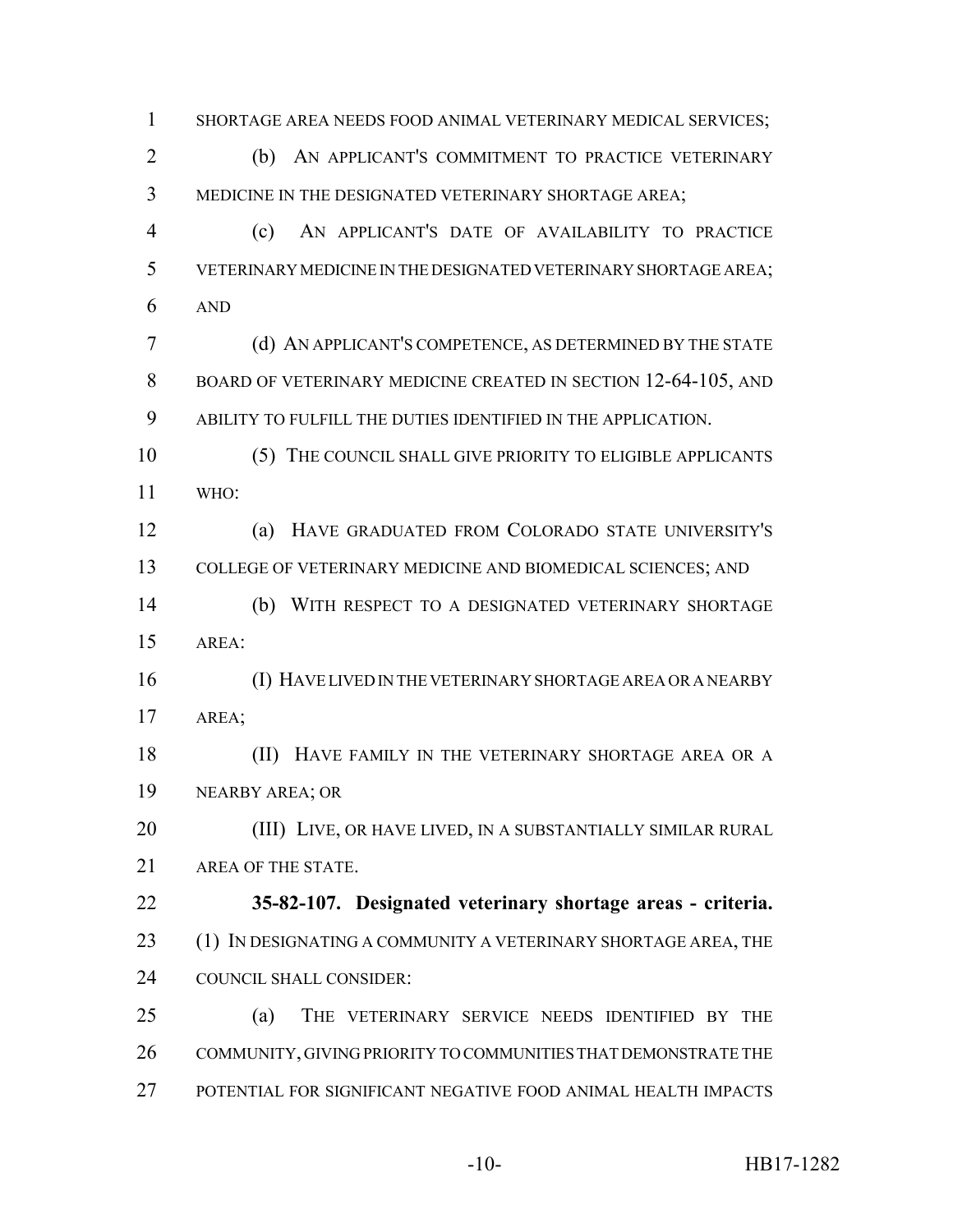1 WITHIN COLORADO IF THEIR VETERINARY SERVICE NEEDS ARE NOT MET;

 (b) THE NUMBER OF VETERINARIANS PRACTICING IN THE COMMUNITY AND ITS SURROUNDING AREA;

 (c) THE EXISTING ACCESS RESIDENTS OF THE COMMUNITY AND ITS SURROUNDING AREAS HAVE TO VETERINARY SERVICES; AND

 (d) THE DEGREE TO WHICH RESIDENTS OR LIVESTOCK PRODUCERS SUPPORT THE ADDITION OF A VETERINARIAN WITHIN THE COMMUNITY.

 (2) FOR COMMUNITIES THAT THE COUNCIL IDENTIFIES AS VETERINARY SHORTAGE AREAS BASED ON THEIR DEMONSTRATED NEED FOR VETERINARY SERVICES, THE COUNCIL, IN DESIGNATING WHICH VETERINARY SHORTAGE AREAS TO MATCH WITH VETERINARIANS THROUGH THE PROGRAM, SHALL PRIORITIZE THE VETERINARY SHORTAGE AREAS BASED ON THEIR DEMONSTRATED LEVEL OF NEED FOR VETERINARY SERVICES.

 (3) IN EVALUATING A VETERINARY SHORTAGE AREA TO DETERMINE WHETHER TO DESIGNATE THE VETERINARY SHORTAGE AREA FOR PARTICIPATION IN THE PROGRAM, THE COUNCIL MAY CONSULT WITH PUBLIC AND PRIVATE ENTITIES AND VISIT THE VETERINARY SHORTAGE AREA.

 **35-82-108. Release from contract obligation.** (1) THE COUNCIL SHALL RELEASE A VETERINARIAN SELECTED FOR REPAYMENT UNDER THE PROGRAM FROM HIS OR HER VETERINARY LOAN REPAYMENT CONTRACT WITHOUT PENALTY IF:

 (a) THE VETERINARIAN HAS COMPLETED THE SERVICE REQUIREMENTS OF THE CONTRACT;

 (b) THE VETERINARIAN IS UNABLE TO COMPLETE THE SERVICE REQUIREMENT OF THE CONTRACT BECAUSE OF A PERMANENT PHYSICAL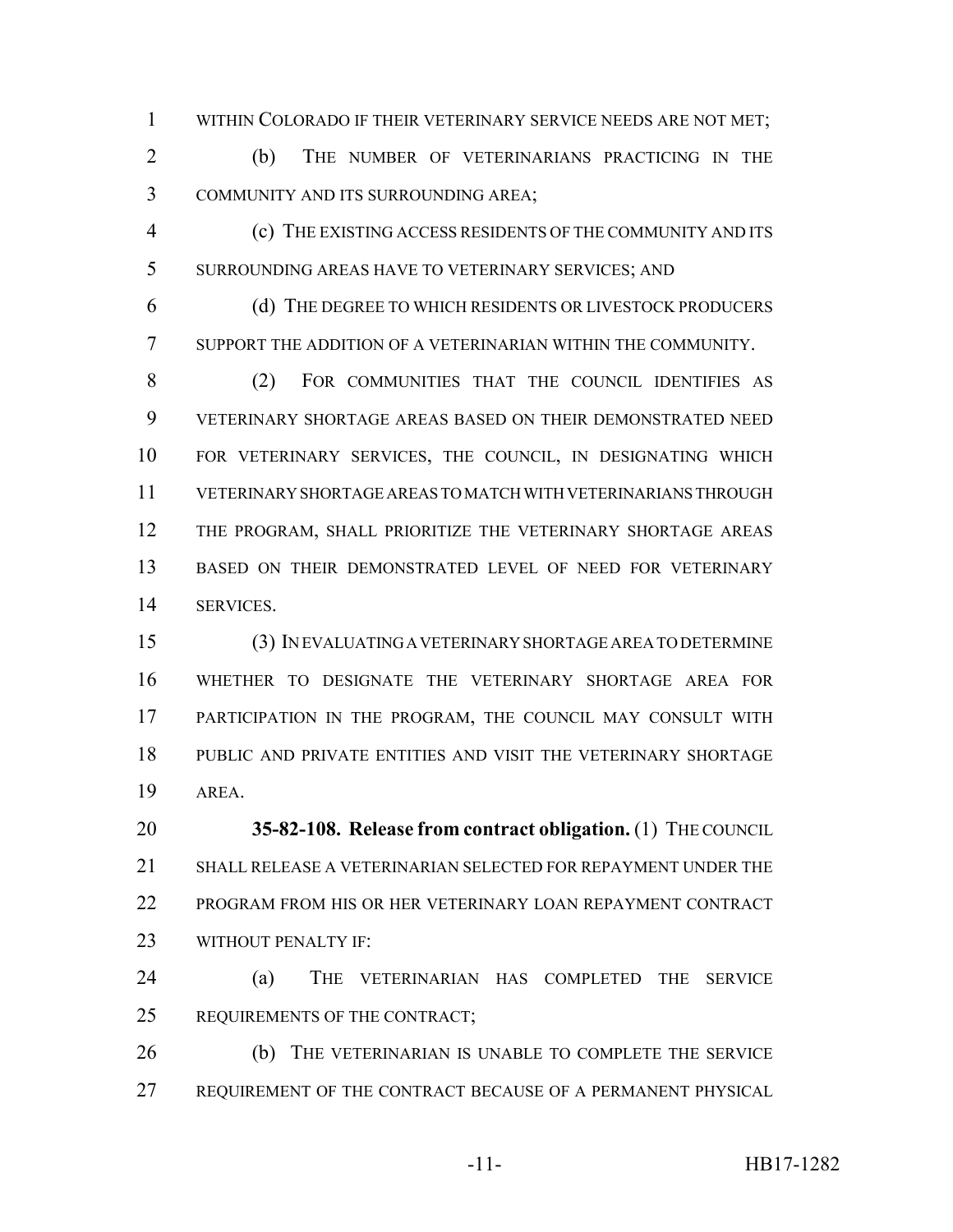DISABILITY;

 (c) THE VETERINARIAN DEMONSTRATES TO THE COUNCIL EXTREME HARDSHIP OR OTHER GOOD CAUSE JUSTIFYING RELEASE FROM THE CONTRACT; OR

(d) THE VETERINARIAN DIES.

 (2) A DECISION BY THE COUNCIL NOT TO RELEASE A VETERINARIAN FROM THE VETERINARIAN'S LOAN REPAYMENT CONTRACT WITHOUT PENALTY IS A FINAL AGENCY ACTION THAT IS REVIEWABLE BY A DISTRICT COURT.

 **35-82-109. Loan repayment.** (1) THE COUNCIL SHALL MAKE ALL PAYMENTS UNDER THE PROGRAM ON A VETERINARIAN'S BEHALF TO THE 12 ISSUER OR PURCHASER OF THE VETERINARIAN'S STUDENT LOAN.

 (2) AS REQUIRED BY A SELECTED VETERINARIAN'S CONTRACT UNDER THE PROGRAM, THE VETERINARIAN IS ELIGIBLE FOR THE FOLLOWING AMOUNTS OF LOAN REPAYMENT:

 (a) UPON COMPLETION OF SIX MONTHS OF THE FIRST YEAR OF 17 SERVICE UNDER THE PROGRAM, TEN THOUSAND DOLLARS;

 (b) UPON COMPLETION OF A SECOND YEAR OF SERVICE UNDER THE PROGRAM, AN ADDITIONAL FIFTEEN THOUSAND DOLLARS;

20 (c) UPON COMPLETION OF A THIRD YEAR OF SERVICE UNDER THE PROGRAM, AN ADDITIONAL TWENTY THOUSAND DOLLARS; AND

22 (d) UPON COMPLETION OF A FOURTH YEAR OF SERVICE UNDER THE CONTRACT, AN ADDITIONAL TWENTY-FIVE THOUSAND DOLLARS.

24 (3) A VETERINARIAN IS NOT ENTITLED TO RECEIVE MORE THAN SEVENTY THOUSAND DOLLARS UNDER THE PROGRAM.

 (4) IF, FOR ANY OF THE YEARS OF SERVICE FOR WHICH A VETERINARIAN SELECTED UNDER THE PROGRAM IS CONTRACTED TO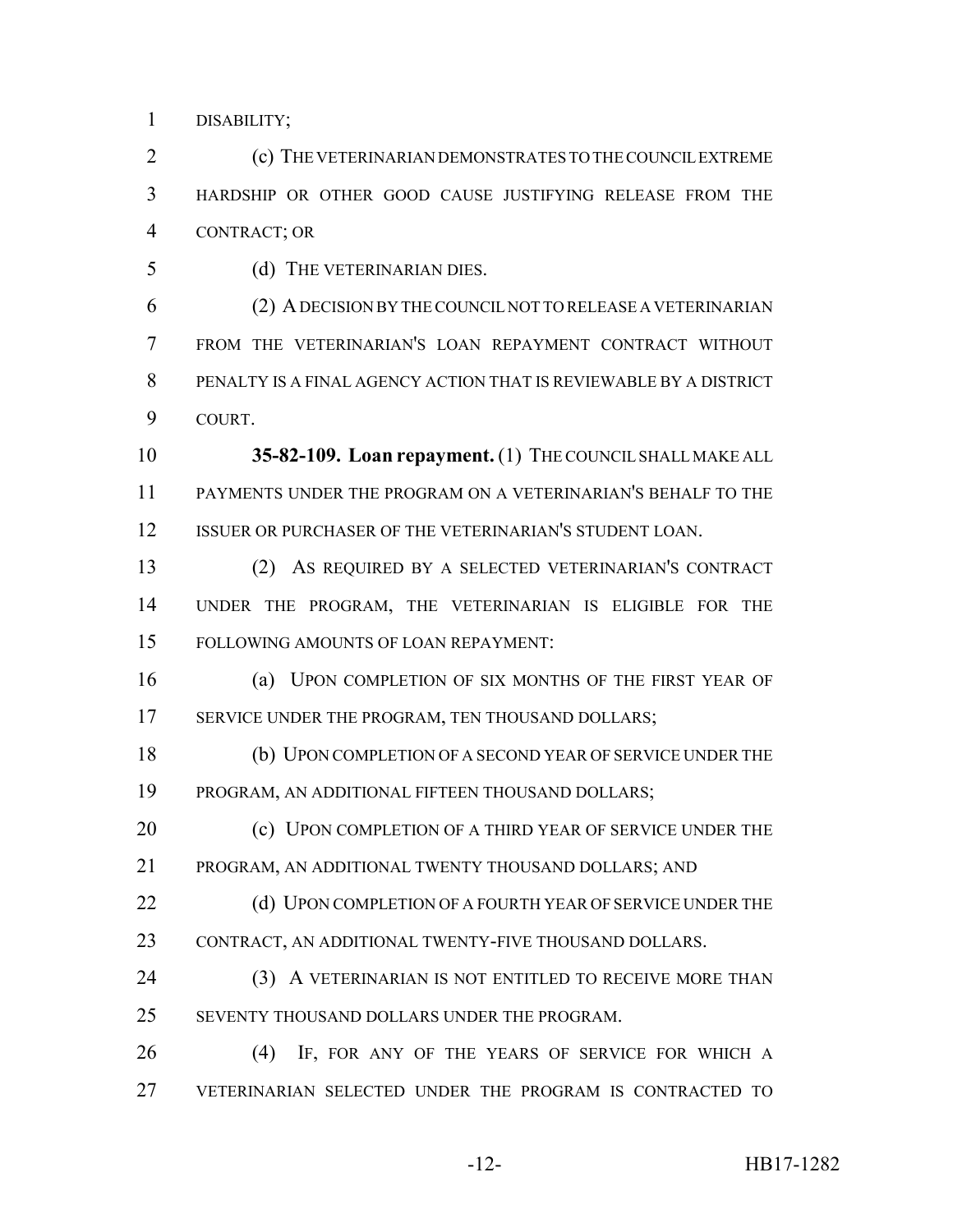PROVIDE SERVICE, THE VETERINARIAN FAILS TO COMPLETE THE ENTIRE YEAR OF SERVICE, THE COUNCIL SHALL PRORATE THE AMOUNT OF LOAN REPAYMENT ON THE VETERINARIAN'S BEHALF FOR THAT YEAR.

 **35-82-110. Veterinary education loan repayment fund - creation - gifts, grants, and donations.** (1) THE VETERINARY EDUCATION LOAN REPAYMENT FUND, REFERRED TO IN THIS ARTICLE 82 AS THE "FUND", IS HEREBY CREATED IN THE STATE TREASURY. THE FUND CONSISTS OF MONEY CREDITED TO IT PURSUANT TO SUBSECTION (5) OF THIS SECTION AND ANY MONEY THAT THE GENERAL ASSEMBLY MAY APPROPRIATE OR TRANSFER TO THE FUND.

 (2) THE STATE TREASURER SHALL CREDIT ALL INTEREST AND INCOME DERIVED FROM THE DEPOSIT AND INVESTMENT OF MONEY IN THE 13 FUND TO THE FUND.

 (3) THE STATE TREASURER SHALL CREDIT ANY UNEXPENDED AND UNENCUMBERED MONEY REMAINING IN THE FUND AT THE END OF A FISCAL YEAR TO THE FUND.

 (4) MONEY IN THE FUND IS CONTINUOUSLY APPROPRIATED TO THE COUNCIL FOR IMPLEMENTATION OF THE PROGRAM UNDER THIS ARTICLE 82. (5) (a) THE COUNCIL MAY SEEK, ACCEPT, AND EXPEND GIFTS, GRANTS, OR DONATIONS FROM PRIVATE OR PUBLIC SOURCES FOR THE 21 PURPOSES OF THIS ARTICLE 82. THE COUNCIL SHALL TRANSMIT ALL MONEY RECEIVED THROUGH GIFTS, GRANTS, OR DONATIONS TO THE STATE TREASURER, WHO SHALL CREDIT THE MONEY TO THE FUND.

**(b)** THE COUNCIL MAY CONTRACT WITH A PUBLIC OR PRIVATE ENTITY AND MAY EXPEND MONEY AVAILABLE TO THE COUNCIL TO OBTAIN 26 MATCHING FUNDS FOR THE PURPOSE OF THIS ARTICLE 82.

(c) IF AN ENTITY DESIRES TO PROVIDE A GIFT, GRANT, OR